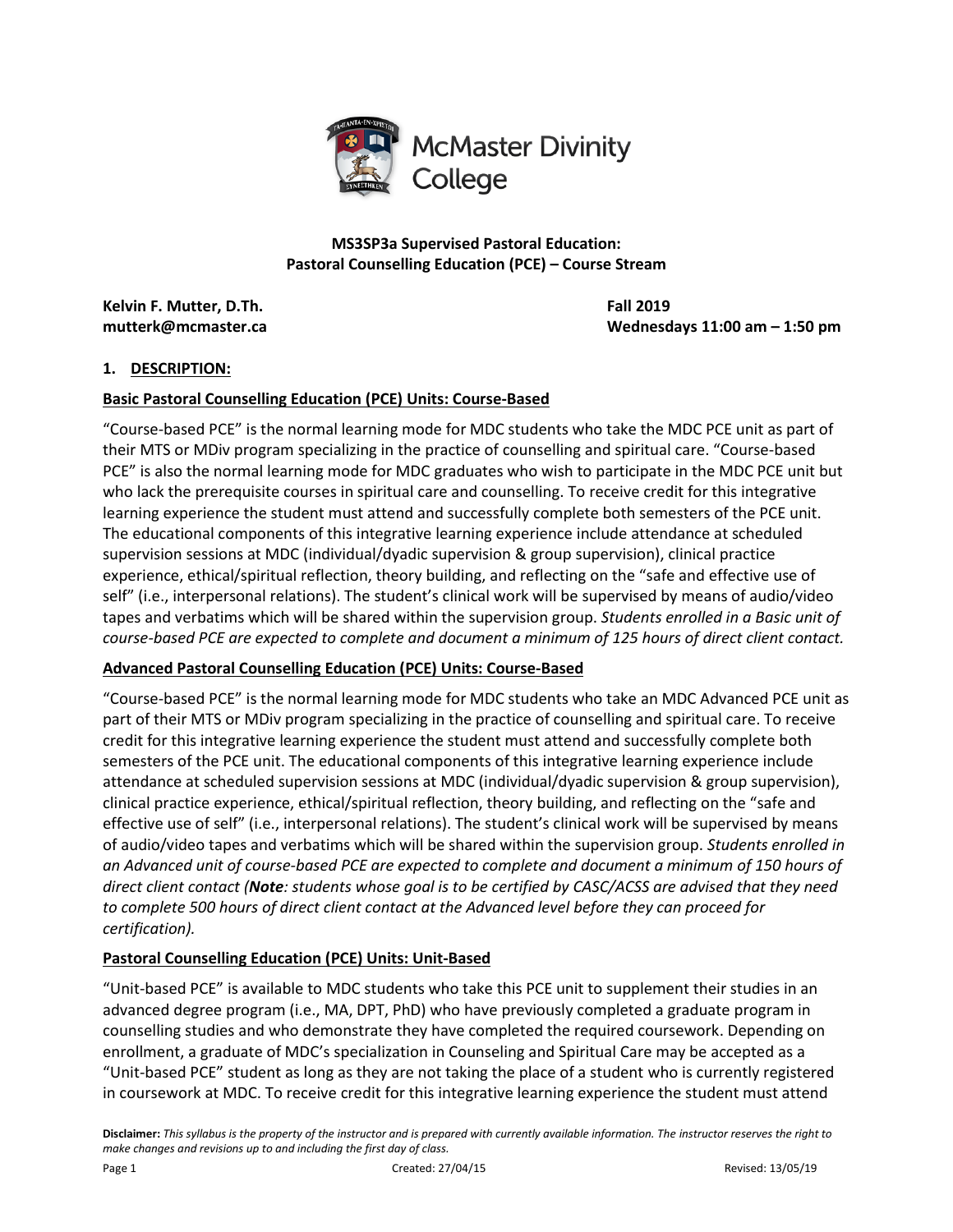and successfully complete both semesters of the PCE unit. The educational components of this integrative learning experience include attendance at scheduled supervision sessions at MDC (individual/dyadic supervision & group supervision), clinical practice experience, ethical/spiritual reflection, theory building, and reflecting on the "safe and effective use of self" (i.e., interpersonal relations). The student's clinical work will be supervised by means of audio/video tapes and verbatims which will be shared within the supervision group.

- Individuals (e.g., Advanced degree students) enrolled in a Basic unit of course-based PCE are expected to complete and document a minimum of 125 hours of direct client contact.
- Individuals enrolled in an Advanced unit of course-based PCE are expected to complete and document a minimum of 150 hours of direct client contact *(Note: students whose goal is to be certified by CASC/ACSS are advised that they need to complete 500 hours of direct client contact at the Advanced level before they can proceed for certification)*.

**SPECIALIZATIONS:** Counselling and Spiritual Care (CS).

# **2. INSTRUCTOR:**

*Biography:* Dr. Kelvin Mutter is an Associate Professor (part-time) at McMaster Divinity College, Dr. Mutter is a Registered Psychotherapist (CRPO); an AAMFT Clinical Fellow & Approved Supervisor; a Certified Pastoral Counsellor & Associate Teaching Supervisor (CASC/ACSS); and, a Registered Marriage and Family Therapist (CAMFT). Dr. Mutter's ministry and counselling experience includes both his current work as an individual, couple and family therapist as well as over twelve years in pastoral leadership. Dr. Mutter is married and has three adult children.

*Availability:* Dr. Mutter will be available for one-on-one consultation after class and during breaks on the days class is scheduled. Otherwise, students may contact him at mutterk@mcmaster.ca.

# **3. GOALS:**

The goal of this PCE Unit is to help students meet the competencies of CASC/ACSS and the CRPO.

# *Knowing*

- To become aware, and demonstrate awareness, of one's pastoral/spiritual presence in interdisciplinary relationships.
- To integrate the learnings of theology and the social / human sciences in understanding the human experience.

## *Being*

- To become aware of how one's attitudes, values and assumptions affect one's practice of practice of counselling or spiritual care.
- To become aware of one's personhood in the practice of practice of counselling or spiritual care and of the ways one's practice affects other persons, including sensitivity to ecumenical, multi-faith and multicultural issues.
- To develop the ability to utilize the peer group for support, dialogue and feedback in a way that integrates personal characteristics with professional functioning.
- To use individual and group supervision for personal and professional growth.

# *Doing*

 To demonstrate awareness of one's personhood in the practice of practice of counselling or spiritual care and of the ways one's practice affects other persons, including sensitivity to ecumenical, multifaith and multicultural issues.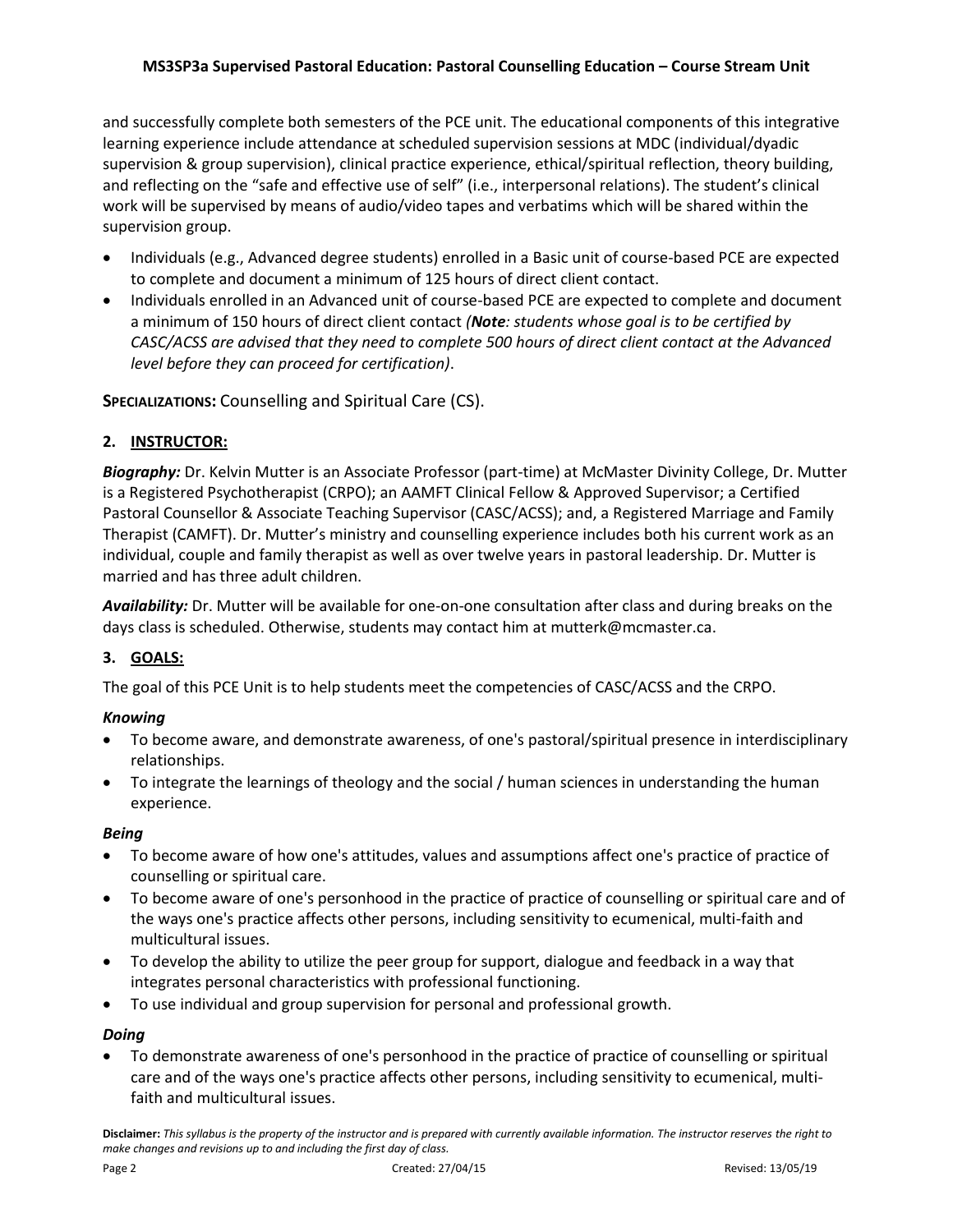- To demonstrate awareness of how one's attitudes, values and assumptions affect one's practice of counselling or spiritual care.
- To use individual and group supervision for developing the capacity to evaluate one's practice of counselling or spiritual care.
- To develop the ability to utilize the experiential method of learning.

# **4. COMPETENCIES:**

Students will develop an individual learning contract based on the CASC/ACSS competencies and the CASC/ACSS goals for Pastoral Counselling Education. At the end of this SPE Unit students enrolled in a BaSIC Unit of SPE will demonstrate *beginner competency* in the following domains.

| <b>Selected CASC/ACSS</b>       |                            | Selected CRPO Competency Domains <sup>2</sup>                                       |
|---------------------------------|----------------------------|-------------------------------------------------------------------------------------|
| Competency Domains <sup>1</sup> |                            |                                                                                     |
|                                 | Spiritual Assessment &     | Work within a framework based upon established<br>$\bullet$                         |
|                                 | Care                       | psychotherapeutic theory.                                                           |
|                                 | Use of a Relational        | Use effective professional communication.<br>$\bullet$                              |
|                                 | Approach                   | Maintain effective relationships.<br>$\bullet$                                      |
| $\bullet$                       | Assessment & Planning      | Contribute to a collaborative and productive atmosphere.<br>$\bullet$               |
| $\bullet$                       | Intervention               | Comply with legal and professional obligations.<br>$\bullet$                        |
| $\bullet$                       | Self-awareness             | Apply an ethical decision making process.<br>$\bullet$                              |
|                                 | Spiritual & Personal       | Maintain self-care and level of health necessary for responsible<br>$\bullet$       |
|                                 | Development                | therapy.                                                                            |
| $\bullet$                       | Multi-Dimensional          | Evaluate and enhance professional practice.<br>$\bullet$                            |
|                                 | Communication              | Obtain clinical supervision or consultation.<br>$\bullet$                           |
|                                 | Documentation and          | Maintain client records.<br>$\bullet$                                               |
|                                 | Charting                   | Orient client to therapist's practice.<br>$\bullet$                                 |
| $\bullet$                       | <b>Brokering Diversity</b> | Establish and maintain core conditions for therapy.<br>$\bullet$                    |
| $\bullet$                       | <b>Ethical Behaviour</b>   | Ensure safe and effective use of self in the therapeutic relationship.<br>$\bullet$ |
|                                 | Collaboration and          | Conduct an appropriate risk assessment.<br>$\bullet$                                |
|                                 | Partnerships               | Structure and facilitate the therapeutic process.<br>$\bullet$                      |
|                                 | Leadership                 | Conduct an effective closure process.                                               |

## **5. COURSE TEXTS AND READINGS:**

## **Texts:**

All required textbooks for this class are available from the College's book service, READ On Bookstore, Room 145, McMaster Divinity College. Texts may be purchased on the first day of class. For advance purchase, you may contact READ On Bookstore, 5 International Blvd, Etobicoke, Ontario, M9W 6H3: phone 416.620.2934; fax 416.622.2308; email books@readon.ca. Other book services may also carry the texts.

## **All Students:**

Patterson, J., et al. *Essential Skills in Family Therapy: From the First Interview to Termination*, 3<sup>rd</sup> Edition. New York: Guilford, 2018. ISBN 9781462533435

 $\overline{\phantom{a}}$ 

<sup>&</sup>lt;sup>1</sup> cf. CASC/ACSS Manual Chapter 2, Section II. A. 3 (http://www.spiritualcare.ca/manual.asp)

<sup>2</sup> cf. CRPO *Entry-to-Practice Competency Profile for Registered Psychotherapists* http://www.crpo.ca/wpcontent/uploads/2013/06/RP-Competency-Profile.pdf

**Disclaimer:** *This syllabus is the property of the instructor and is prepared with currently available information. The instructor reserves the right to make changes and revisions up to and including the first day of class.*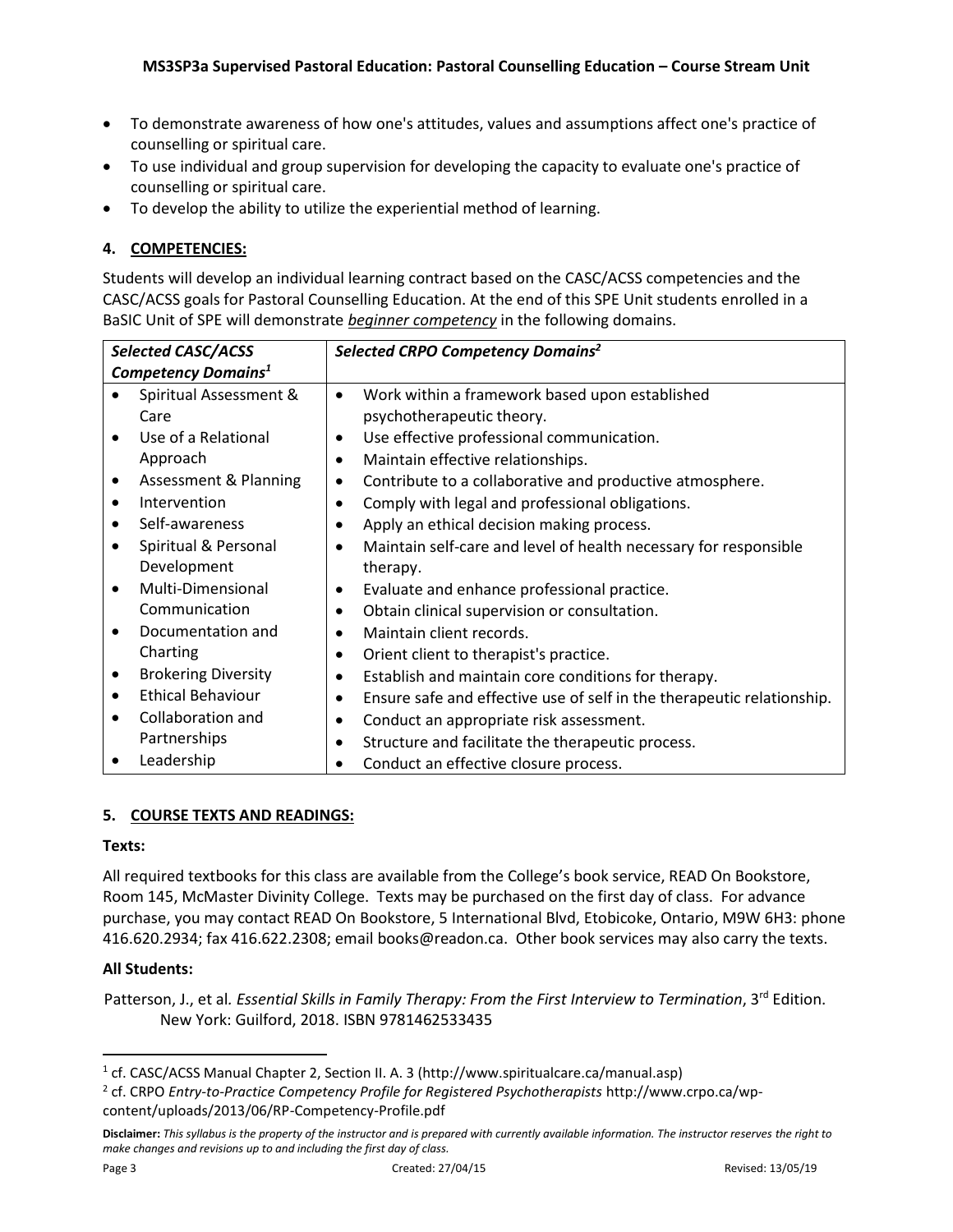#### **Students Enrolled in a "Basic SPE Unit":**

Sbanotto, Elisabeth A. Nesbit, et al. *Skills for Effective Counseling: A Faith-Based Integration.* Downers Grove, IL: IVP Academic, 2016. ISBN: 978-0-8308-2860-9

#### **Students Enrolled in an "Advanced SPE Unit":**

Anderson, Ray S. *Something Old, Something New: Marriage and Family Ministry in a Postmodern Culture.*  Eugene, OR: Wipf and Stock, 2007.

#### **Other Required Resources (All Students):**

- \_\_\_\_\_\_\_\_. Code of Ethics. *CASC/ACSS Policy and Procedure Manual*, Chapter 5. Canadian Association for Spiritual Care. Available online: http://209.162.178.174/manual.asp?Chapter=5
	- \_\_\_\_\_\_\_\_. Code of Ethics. College of Registered Psychotherapists of Ontario. Available online: http://www.crpo.ca/wp-content/uploads/2014/01/Code-of-Ethics-Nov-1611-Trade-Name-Final.pdf
- Mutter, Kelvin F. "Case Notes in the Work of Spiritual Care and Counselling." *Counselling Et Spiritualité / Counselling and Spirituality, 33*(2014), 71–92. (available via ATLAserials database)
- Mutter, Kelvin F. (Ed.) *Supervised Pastoral Education Placement Handbook*. (pdf copy is available from the course instructor)

#### **6. FALL COURSE SCHEDULE:**

This integrative learning group is designed to provide the student with a learning environment which runs parallel to their placement experience. It is expected that the student will attend the weekly class session at McMaster Divinity College as well as be present at their placement for two days each week.

| <b>Fall Semester</b>                                             |           |                                                               |                                                                |  |
|------------------------------------------------------------------|-----------|---------------------------------------------------------------|----------------------------------------------------------------|--|
| <b>Educational Foci / Assignment</b><br>Week #<br>Format<br>Date |           |                                                               |                                                                |  |
| 1.                                                               | Sept 11,  | Group                                                         | Introductory matters. Learning Goals / Contract.               |  |
|                                                                  | 2019      |                                                               | <b>Basic Interviewing Skills</b>                               |  |
|                                                                  |           |                                                               | Read: Patterson et al. ch. 6; Sbanotto et al. chs. 3-4.        |  |
| 2.                                                               | Sept 18,  | Group                                                         | Interviewing Skills: Questions.                                |  |
|                                                                  | 2019      |                                                               | Read: Patterson et al. ch. 6; Sbanotto et al. ch. 8.           |  |
| 3.<br>Sept 25,<br>Group                                          |           | Getting Started with clients: "first things" and assessments. |                                                                |  |
|                                                                  | 2019      |                                                               | Read: Patterson et al. chs. 3, 5; Sbanotto et al. chs. 5, 8.   |  |
|                                                                  |           |                                                               | <b>Due: Learning Contract</b>                                  |  |
| 4.                                                               | Oct $2$ , | Group                                                         | Interviewing Skills: Conducting risk assessments               |  |
|                                                                  | 2019      |                                                               | Read: Patterson et al. ch. 4;                                  |  |
|                                                                  |           |                                                               | Due: Assessment Assignment                                     |  |
| 5.                                                               | Oct 9,    | Group                                                         | Clinical notes.                                                |  |
|                                                                  | 2019      |                                                               | Supervision of casework (verbatim or recording), SEUS/IPR, and |  |
|                                                                  |           |                                                               | theological reflection                                         |  |
|                                                                  |           |                                                               | Read: Mutter "Case Notes in the Work of Spiritual Care"        |  |
| 6.                                                               | Oct 16,   |                                                               | <b>No scheduled class</b>                                      |  |
|                                                                  | 2019      |                                                               |                                                                |  |
| 7.                                                               | Oct 23,   | Group                                                         | Supervision of casework (verbatim or recording), SEUS/IPR, and |  |
|                                                                  | 2019      |                                                               | theological reflection                                         |  |
|                                                                  |           |                                                               | Read: Sbanotto et al. ch. 6.                                   |  |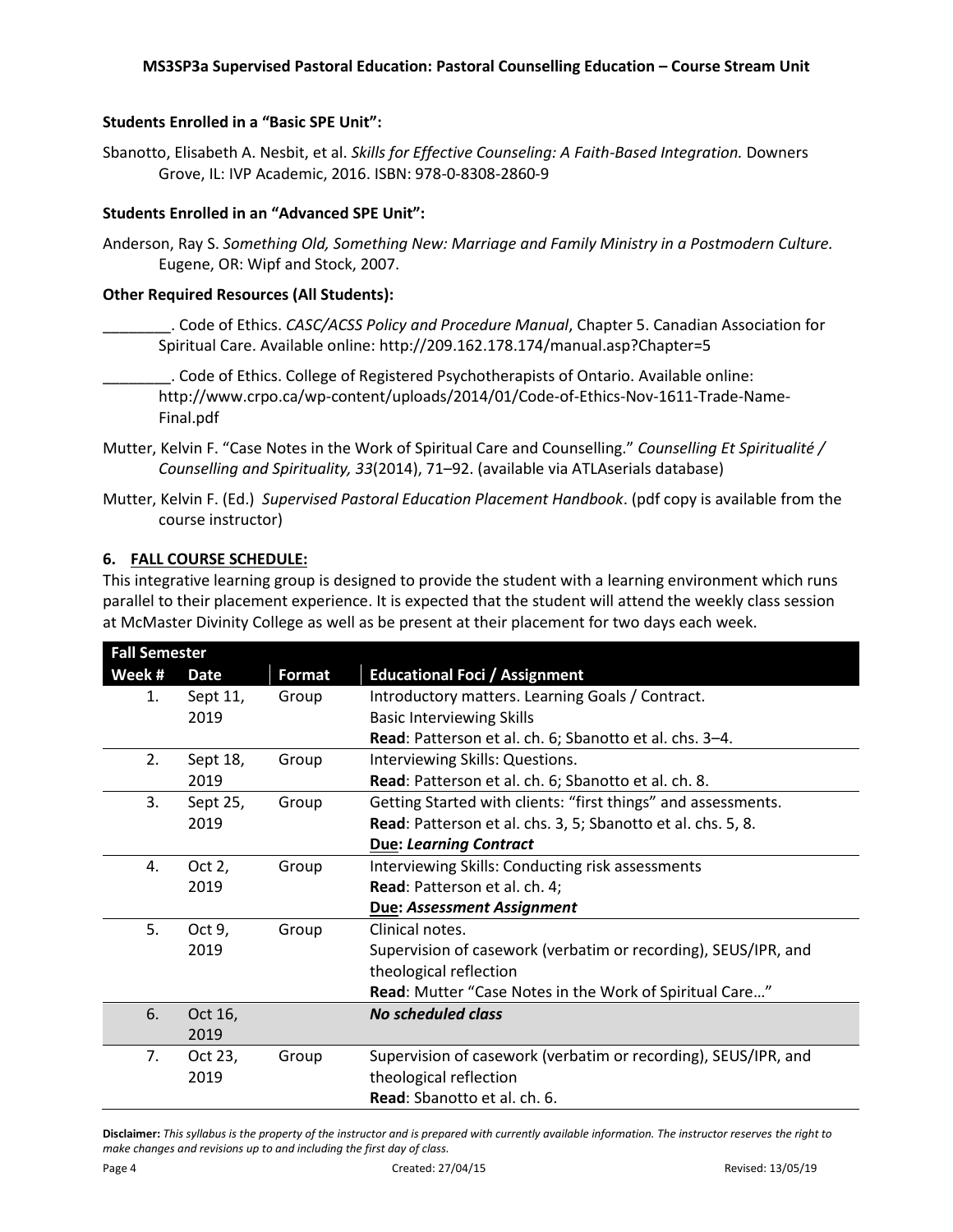| <b>Fall Semester</b>                   |                                                                      |            |                                                                |    |  |
|----------------------------------------|----------------------------------------------------------------------|------------|----------------------------------------------------------------|----|--|
| Week #                                 | <b>Format</b><br><b>Educational Foci / Assignment</b><br><b>Date</b> |            |                                                                |    |  |
| <b>Due: Risk Assessment Assignment</b> |                                                                      |            |                                                                |    |  |
| 8.                                     | Oct 30,                                                              | Dyad/      | Supervision of casework (verbatim or recording), SEUS/IPR, and |    |  |
|                                        | 2019                                                                 | Individual | theological reflection                                         |    |  |
|                                        |                                                                      |            | <b>Read:</b> Sbanotto et al. ch. 7.                            |    |  |
| 9.                                     | Nov 6,                                                               | Group      | Supervision of casework (verbatim or recording), SEUS/IPR, and |    |  |
|                                        | 2019                                                                 |            | theological reflection                                         |    |  |
|                                        |                                                                      |            | Due: Verbatim (Basic & Advanced students)                      |    |  |
| 10.                                    | Nov 13,                                                              | Dyad/      | Supervision of casework (verbatim or recording), SEUS/IPR, and |    |  |
|                                        | 2019                                                                 | Individual | theological reflection                                         |    |  |
|                                        |                                                                      |            | <b>Due: Book Review</b>                                        |    |  |
| 11.                                    | Nov 20,                                                              | Group      | Supervision of casework (verbatim or recording), SEUS/IPR, and |    |  |
|                                        | 2019                                                                 |            | theological reflection                                         |    |  |
|                                        |                                                                      |            | Read: Sbanotto et al. ch. 8.                                   |    |  |
| 12.                                    | Nov 27,                                                              | Dyad $/$   | Supervision of casework (verbatim or recording), SEUS/IPR, and |    |  |
|                                        | 2019                                                                 | Individual | theological reflection                                         |    |  |
|                                        |                                                                      |            | Due: Verbatim (Advanced students)                              |    |  |
| 13.                                    | Dec 4,                                                               | Group      | Supervision of casework (verbatim or recording), SEUS/IPR, and |    |  |
|                                        | 2019                                                                 |            | theological reflection                                         |    |  |
| 14.                                    | Dec 11,                                                              | Individual | Evaluations                                                    | 1. |  |
|                                        | 2019                                                                 |            | (25 minute slots)                                              | 2. |  |
|                                        |                                                                      |            | <b>Due: Mid-Year Self-Evaluation</b>                           | 3. |  |
|                                        |                                                                      |            |                                                                | 4. |  |
|                                        |                                                                      |            |                                                                | 5. |  |
|                                        |                                                                      |            |                                                                | 6. |  |

# **7. EXPECTATIONS AND ASSIGNMENTS (Fall):**

Except for illness or extenuating circumstances students are expected to be at their placement site each week of the SPE Unit. In the event of an absence it is the student's responsibility to directly inform both their on-site as well as the SPE instructor.

Except for illness or extenuating circumstances students are expected to attend all scheduled supervision sessions at MDC and participate in the learning activities.

|                                                          | <b>Assignment Due Date</b> |                          |                     |  |
|----------------------------------------------------------|----------------------------|--------------------------|---------------------|--|
| <b>Assignments</b>                                       | <b>Basic PCE Unit</b>      | <b>Advanced PCE Unit</b> | <b>Advanced PCE</b> |  |
|                                                          | (Course based)             | (Course based)           | Unit (Unit based)   |  |
| Attendance at placement (client work<br>and supervision) | weekly                     | weekly                   | weekly              |  |
| "Use of Self" Reflection Journals                        | weekly                     | weekly                   | weekly              |  |
| <b>Attendance at weekly SPE group</b>                    | weekly                     | weekly                   | weekly              |  |
| <b>Audio/Video Recording of Counselling</b>              | weekly                     | weekly                   | weekly              |  |
| <b>Sessions</b>                                          |                            |                          |                     |  |
| <b>Clinical Practice Paper</b>                           | n/a                        | <b>TBA</b>               | <b>TBA</b>          |  |
| <b>Learning Contract</b>                                 | Sept 25, 2019              | Sept 25, 2019            | Sept 25, 2019       |  |
| <b>Practice Assessment</b>                               | Oct 2, 2019                | Oct 2, 2019              | Oct 2, 2019         |  |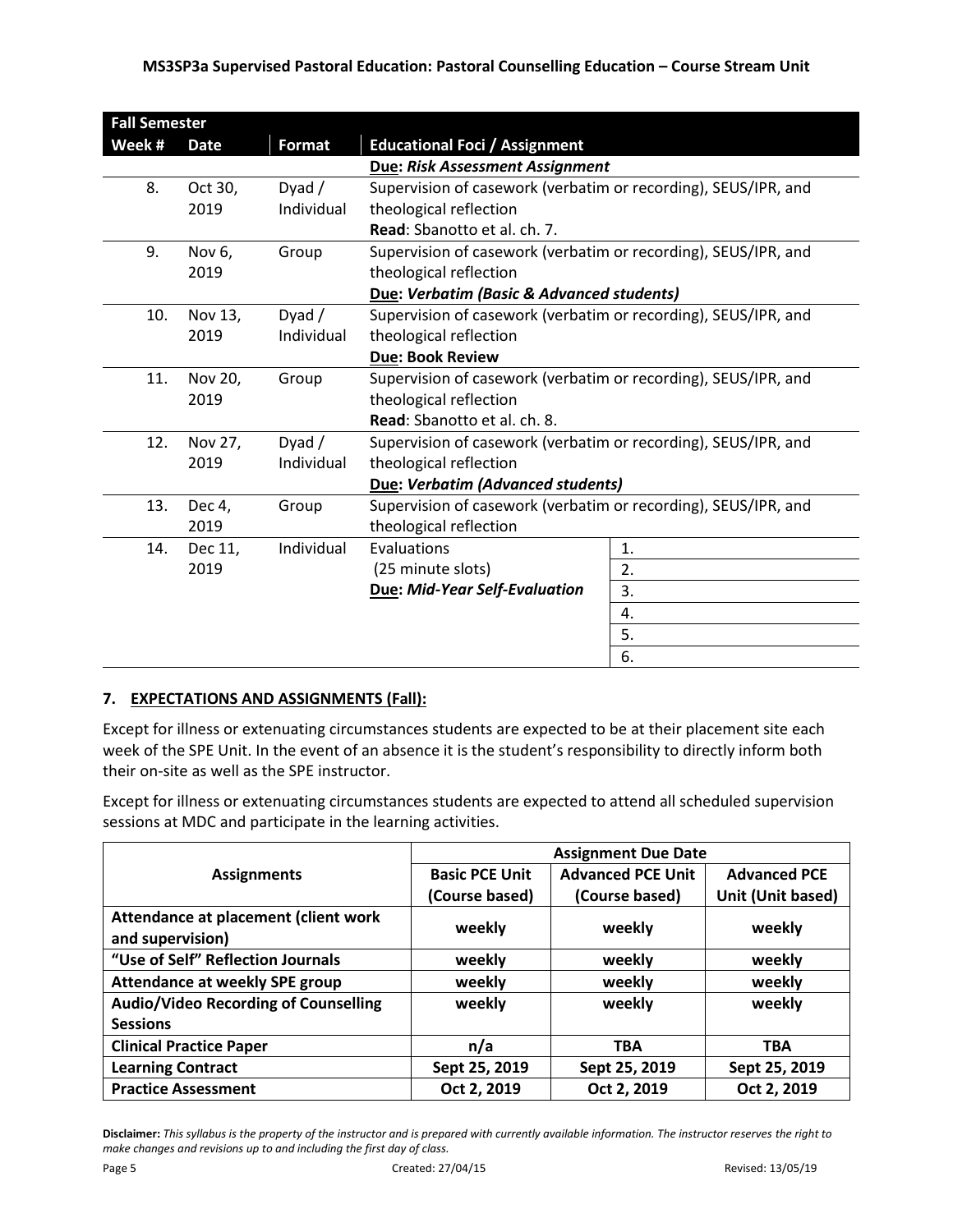| <b>Practice Risk Assessment</b>            | Oct 23, 2019 | Oct 23, 2019 | Oct 23, 2019 |
|--------------------------------------------|--------------|--------------|--------------|
| <b>Verbatim Assignments (all)</b>          | Nov 6, 2019  | Nov 6, 2019  | Nov 6, 2019  |
| <b>Book Review</b>                         | n/a          | Nov 13, 2019 | Nov 13, 2019 |
| <b>Verbatim Assignments (Advanced SPE)</b> | n/a          | Nov 27, 2019 | Nov 27, 2019 |
| <b>Mid-Placement Evaluation</b>            | Dec 11, 2019 | Dec 11, 2019 | Dec 11, 2019 |

## **A. "Reflecting On" practice**

## **1) "Use of Self" Reflection Journals (Knowing, Being, Doing)**

The best counsellors and clinicians reflect on and learn both from their failures as well as their successes. The student will keep a weekly journal (approx. 1 hour per week) in which they identify and briefly reflect on important situations and/or concerns that arise during their placement. It is permissible for a student to reflect on the same situation/question over the course of multiple weeks. This journal is intended to promote self-awareness as well as awareness of others. This journal is for personal use only and will not be read by the course instructor.

## *Learning Objectives*:

- To demonstrate awareness of the impact of the client's context on the therapeutic process.
- To employ effective skills in observation of self, the client and the therapeutic process.
- To demonstrate awareness and maintenance of appropriate therapeutic boundaries.
- To demonstrate awareness of the impact of the therapist's subjective context on the therapeutic process.
- To recognize the impact of power dynamics within the therapeutic relationship.
- To protect client from imposition of the therapist's personal issues.
- To employ effective and congruent verbal and non-verbal communication.

## *Instructions*:

## *Part One: Writing the Journal*

Step 1: Select and describe an experience or situation in your placement that was significant.

- Step 2: Identify the issues that are of concern to the client, including the feelings evoked within the client, as well as the client's world of meaning as it applies to the issue/situation.
- Step 3: Identify your awareness of your responses to the client's story: e.g., emotions that were evoked, personal issues (past or present) that may have been evoked, personal beliefs or biases that have been evoked, etc.
- Step 4: Reflect on this experience in light of the CASC/ACSS and CRPO codes of ethical practice. Are any issues are raised with respect to your response to this situation?
- Step 5: Reflect on this experience in light of the themes and skills identified in Sbanotto et al.
- Step 6: Reflect on this experience in light of Scripture; allow the words, scenes, passages of Scripture to surface and shape your thinking.
- Step 7: Identify what you have learned from this experience and how it has shaped your view of yourself as both a counsellor and a ministering person.

# **2) Audio/Video Recordings of Counselling Sessions (Knowing, Being, Doing)**

The best student learning results from observing one's own work and reflecting on it. Each week students are required to provide evidence of their growing edges as a counsellor and their counselling skills by presenting a portion of an audio recording of a session with a client.

Students whose placements do not permit them to record counselling sessions will need to speak with the course professor about a suitable alternative learning experience: e.g., record a session with a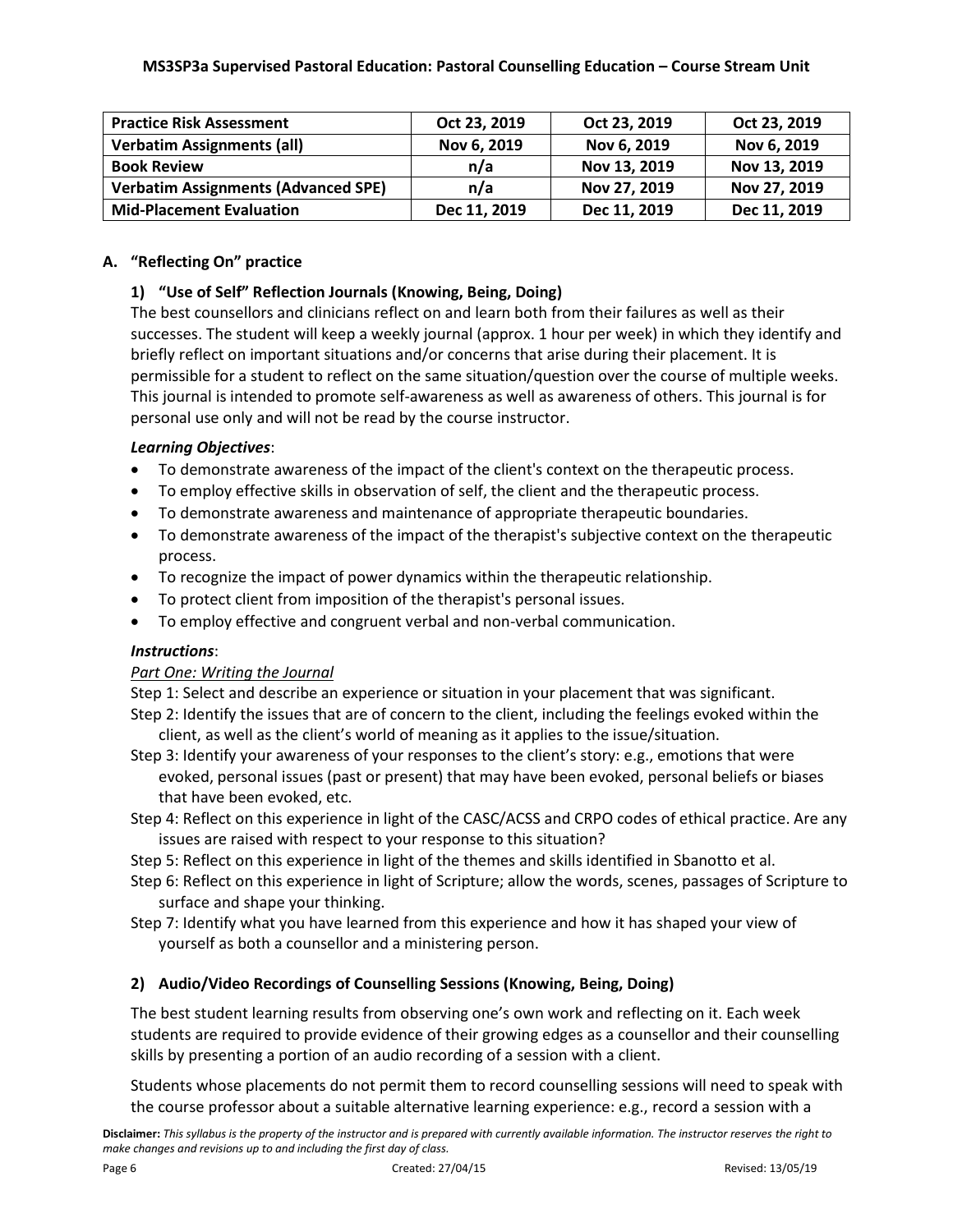fellow student who has consented to be part of a mock interview scenario, or write a weekly verbatim based on a session.

#### *Learning Objectives*:

- Reflect on practice
- Become aware of use counselling interventions
- Practice case conceptualization

#### *Instructions*:

RECORDINGS (AUDIO / VIDEO)

- Record a counselling session.
- Follow the instructions in the *Practicum Manual* titled: "Use of Audio and Video Recordings for Supervision Purposes."
- Select a brief portion of the session for which you desire feedback. Audio selections may be chosen because i) a student wishes to demonstrate a successful use of a counselling skill, ii) a student wants feedback on their use of a particular skill or use of skills, iii) a student is feeling 'lost' and is seeking guidance as to how to respond to what has been said, or iv) for other reasons.
- Ask yourself the following questions as you prepare to present this recording.
	- o What do you believe you did well in this session / segment?
	- $\circ$  What do you want the instructor/group to focus on as they listen to the recording? Is there a specific question you wish to have answered?

#### VERBATIMS

- Follow the instructions in the *Practicum Manual* titled: "Use of Verbatims for Supervision Purposes."
- Ask yourself the following questions as you prepare to present this verbatim.
	- o What do you believe you did well in this session / segment?
	- $\circ$  What do you want the instructor/group to focus on as they listen to the verbatim? Is there a specific question you wish to have answered?

## **3) Verbatim Assignments (Knowing, Being, Doing)**

Students will reflect on, and write a verbatim report derived from, a single counselling session. These verbatim reports will be 8 pages, single-spaced, adhere to the verbatim format provided to the class.

#### *Learning Objectives*:

- a. Reflect on practice
- b. Reflect on "use of self"
- c. Become aware of use counselling interventions
- d. Practice case conceptualization and planning

#### *Instructions*:

 Listen to a recording of a counselling session with client and transcribe a five-minute segment (no longer) that you wish to reflect on.

**NOTE 1**: In the absence of a recording, the student will, immediately after the session, write a transcript of a segment of the counselling session based on their memory.

**NOTE 2**: To obscure the client's identity and protect their confidentiality students are required to omit and/or change any information that may identify the person (e.g., name, names and ages of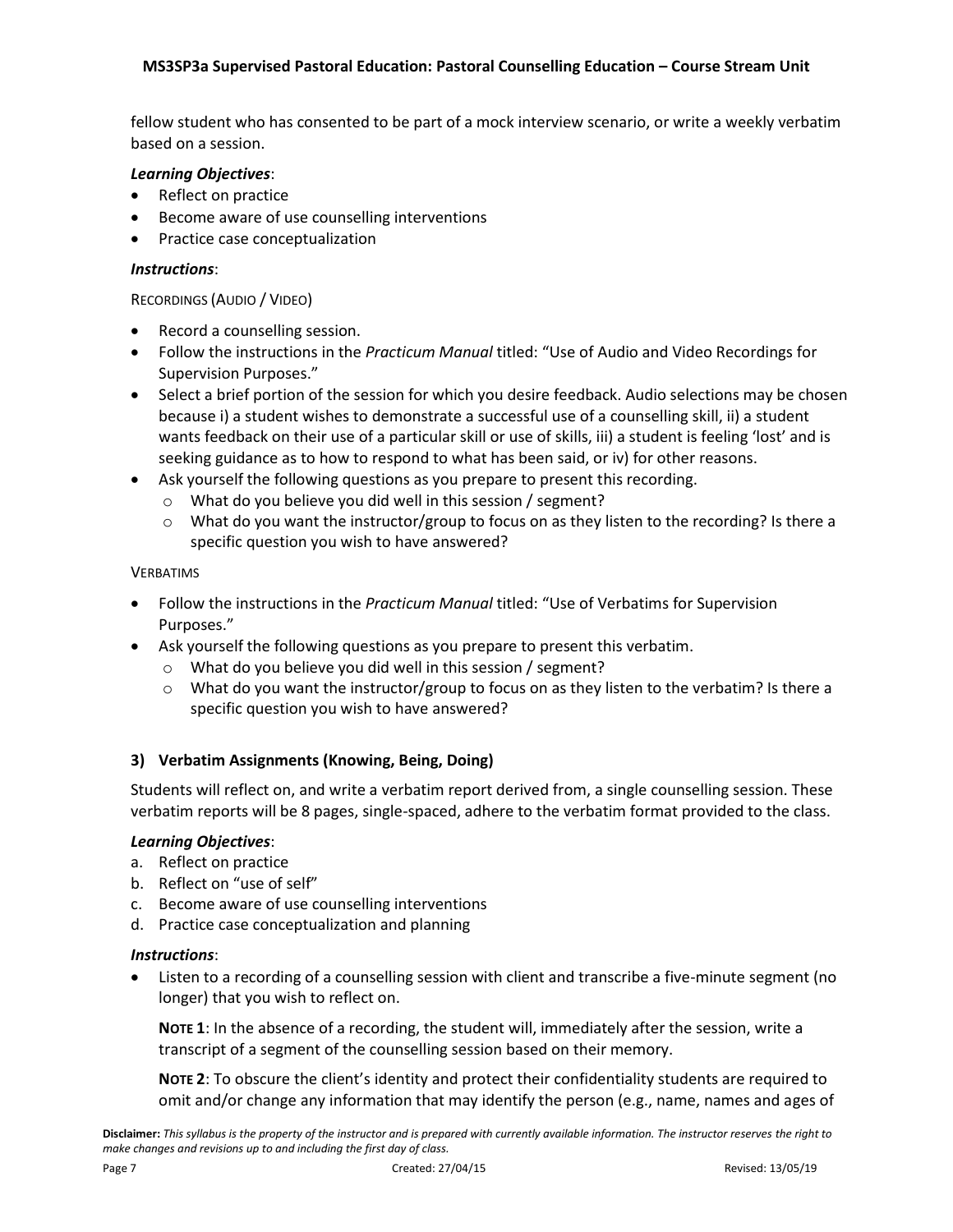family members, number of children, employment data, affiliations, etc.).

- Use the transcription to write a verbatim account (see instructions in the Practicum Manual) that represents a continuous conversation and which contains no more than ten "interventions" by the counsellor. Include all components for a verbatim that are identified in the Practicum Manual.
- Write a one-page summary of the session using the SSOAP note format provided (see Practicum Manual).

# **4) Mid-Placement Evaluation (Knowing, Being, Doing)**

The purpose of these evaluations is to identify and reinforce what the student has learned and to guide the student's learning goals for the winter semester.

- The student will meet with their on-site supervisor to complete and review the counselling skills rating sheet that will be provided.
- The student and the PCE course instructor will each complete the CASC/ACSS evaluation form and meet to discuss these evaluations on December 11, 2019.

## **B. "Reflecting For" practice**

## **1) Learning Contact (Knowing, Being, Doing)**

Each semester the student will work with their Field Instructor to develop a set of learning goals which will form the basis of their learning contract and subsequent evaluation. This learning contract is due at the beginning of the third week of class. (see: Practicum Manual)

## **2) Assessment (Knowing, Doing)**

## *Learning Objectives*:

- Practice summarizing case data
- Practice case conceptualization and planning

Use the discussions relevant to assessment contained in the Practicum Handbook as well as the books by Patterson et al. and Sbanotto et al. to write an assessment for the case study described in APPENDIX 1. Assignment should not exceed one page (single spaced).

## Questions you may wish to consider:

- What does David perceive to be the core problem? What do you perceive to be the core problem?
- Does David appear to sustain or maintain the problem? If so, how?
- What is David doing to cope with his situation? If so, how?
- What skills, insights, competencies, etc. do you discern in David's story? (e.g., evidences of or potential for change) You are free to imagine or add data as long as it is consistent with the initial case data.
- How do you think David would answer the question "How do you think that counselling will help you?" (i.e., counselling goal)
- What factors might help support the change process?
- What do you see to be a possible "next step?"

## **3) Risk Assessment (Knowing, Doing)**

## *Learning Objectives*:

- Practice summarizing case data
- Practice case conceptualization and planning

Use the discussions relevant to assessment contained in the Practicum Handbook as well as the books by Patterson et al. and Sbanotto et al. to write a risk assessment based on the case study described in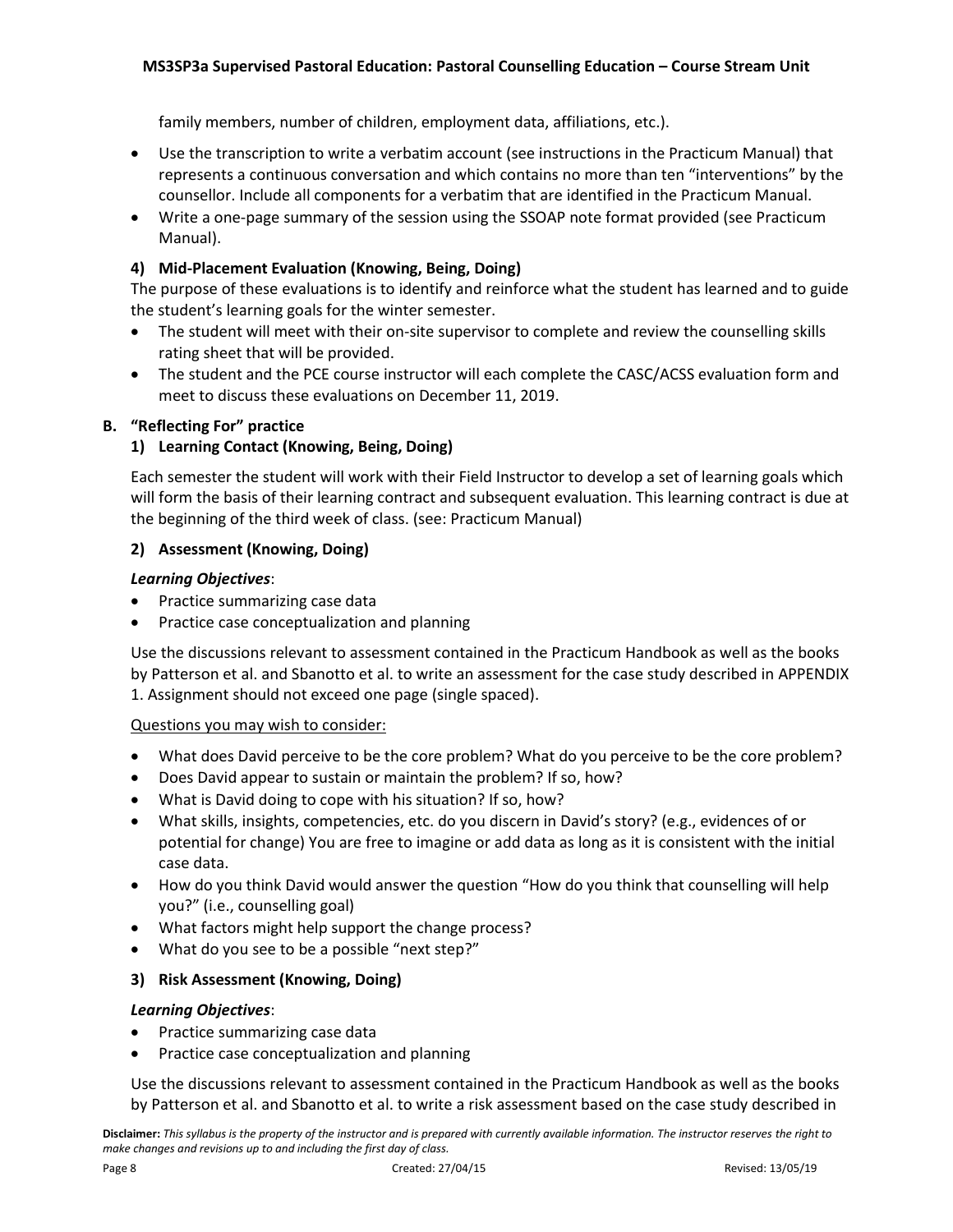APPENDIX 1, consider this individual's known risk to self and others. What types of questions do you need to ask this person in order to be able to complete a risk assessment? Assignment should not exceed one page (single spaced).

# **4) Clinical Practice Paper & In-Service Seminar (Knowing, Being, Doing)**

In the Fall Semester Advanced Stream students will research and develop a 2–3 page clinical guideline for one of the concerns listed below and present an "in-service" seminar on the subject to the rest of the SPE group. In order for this guideline to be something that can be readily used in a clinical setting, it is essential that the student distill their research and reflection down to a maximum of two pages (single-spaced) plus a third page for references and resources.

## *Topics*:

- Suicidal Ideation & Imminent Suicide Risk
- Other types of self-harm behavior: i.e., the intentional and direct injuring of body tissue without suicidal intentions
- Anger and Aggression
- Mental Health: Depression (all types)
- **•** Eating Disorders
- Substance Abuse / Chemical Addictions
- Process Addictions: e.g., gambling, pornography, video-gaming
- Intimate Partner Violence
- Child Abuse
- Sexual Assault of an Adult
- Adult (male and female) Survivors of Childhood Sexual Assault
- Loss and Grief

## *Instructions*:

Each paper will include the following elements.

- An introductory paragraph that identifies the nature of the problem and the criteria for determining level of risk (page 1).
- An outline of the types of questions you will use to assess this concern (page 1).
- An outline of some key treatment interventions that may be used with clients (page 2).
- A list of resources that may be used to guide your work with clients who present with this concern (page 3).

## **5) Book Review (Knowing, Doing)**

Advanced Stream students are expected to read the Anderson text and to prepare a thematic review article in which they compare and contrast the themes, strengths, and shortcomings of these two texts. The student is to conclude their paper by highlighting if or how one or both texts may be useful for them in their work. Expected length is 2500 words (10 pp).

## **8. COURSE ADMINISTRATION:**

**Style**: All stylistic considerations (including but not limited to questions of formatting, footnotes, and bibliographic references) must conform to the McMaster Divinity College Style Guidelines for Essays and Theses http://mcmasterdivinity.ca/wp-content/uploads/2018/02/mdcstyleguide.pdf. Failure to observe appropriate form will result in grade reductions.

**Academic Honesty**: Academic dishonesty is a serious offence that may take any number of forms, including plagiarism, the submission of work that is not one's own or for which previous credit has been obtained,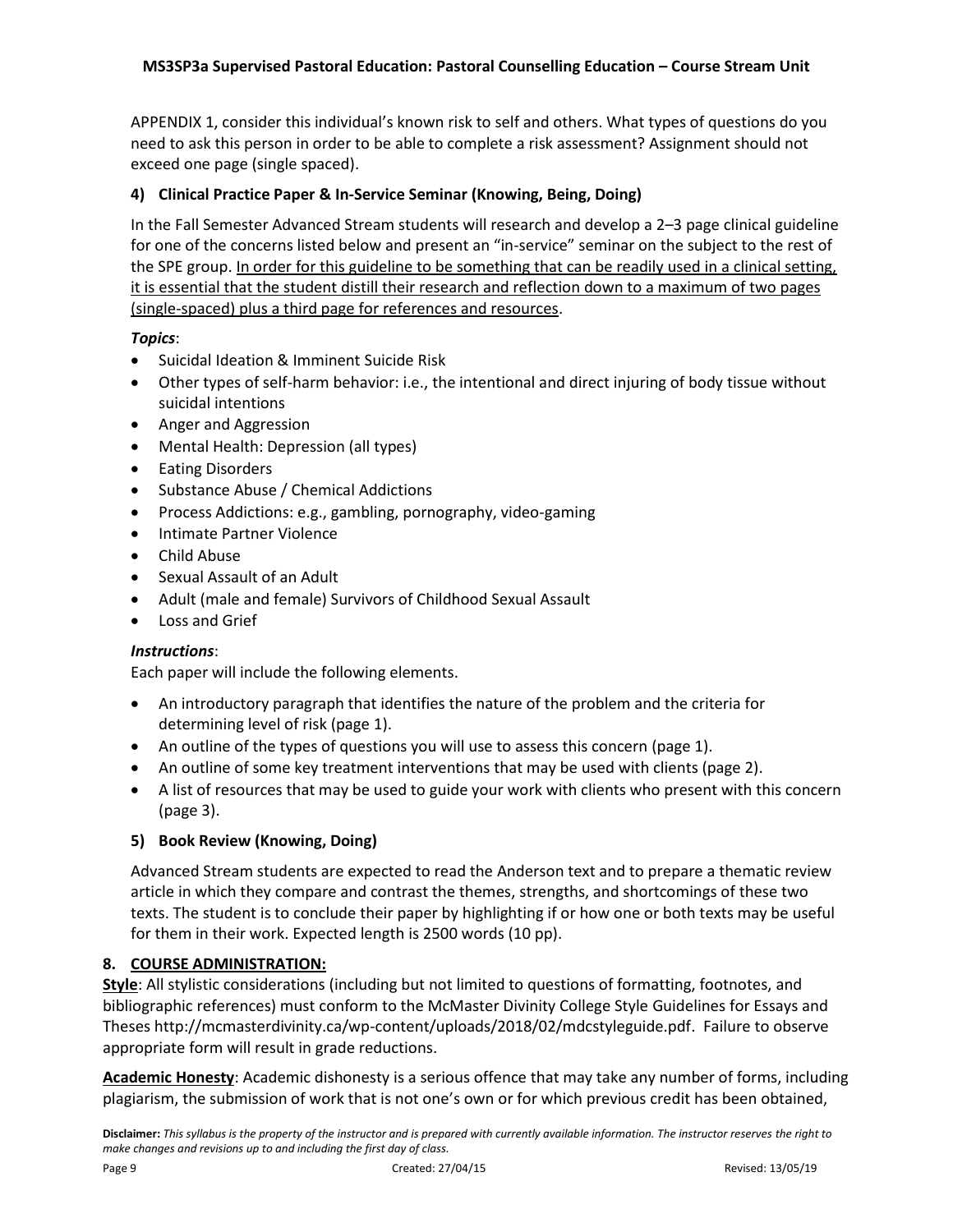and/or unauthorized collaboration with other students. Academic dishonesty can result in severe consequences, e.g., failure of the assignment, failure of the course, a notation on one's academic transcript, and/or suspension or expulsion from the College. Students are responsible for understanding what constitutes academic dishonesty. Please refer to the Divinity College Statement on Academic Honesty ~ https://mcmasterdivinity.ca/rules-regulations/

**Gender Inclusive Language**: McMaster Divinity College uses inclusive language for human beings in worship services, student written materials, and all its publications. It is expected that inclusive language will be used in chapel services and all MDC assignments. In reference to biblical texts, the integrity of the original expressions and the names of God should be respected, but you will need to use gender-inclusive language for humans, and you will need to quote from a gender-inclusive version such as the following: NRSV (1989), NCV (1991), TEV/GNB/GNT (1992), CEV (1995), NLT (1996), TNIV (2005), and the Common English Bible (CEB 2011).

**Submission of Written Work:** All written work is to be submitted in hard copy and are due at the beginning of class on the day indicated (by email before 5 p.m. of the day due). *Late submission of assignments will be deducted one grade point (1%) for every late day*.

**Length:** Students are expected to adhere to the word count. Papers will be penalized if they are shorter than the minimum word/page count. Papers that exceed the maximum word/page count will receive grace for the first 15% over the stipulated limit after which the grade will be reduced by 1/3 of a letter grade for each additional 10% a paper exceeds the stipulated word/page count.

## **9. SELECT BIBLIOGRAPHY:**

Brown, Jacob. "The Question Cube." *Journal of Marriage and Family Therapy*, Vol. 23, No. 1 (1997) 27-40.

Ivey, Alan E. et al. *Intentional interviewing and counseling: Facilitating client development in a multicultural world* (7<sup>th</sup> ed.). Belmont, CA: Thomson, Brooks/Cole, Cengage, 2010.

Patton, John H. *From Ministry to Theology: Pastoral Action and Reflection*. Eugene OR: Wipf & Stock, 2009.

Strong, Tom, and Helen F. Massfeller. "Negotiating Post-Consultation 'Homework' Tasks between Counselors and Clients." *International Journal for the Advancement of Counselling 32*(2010) 14–30.